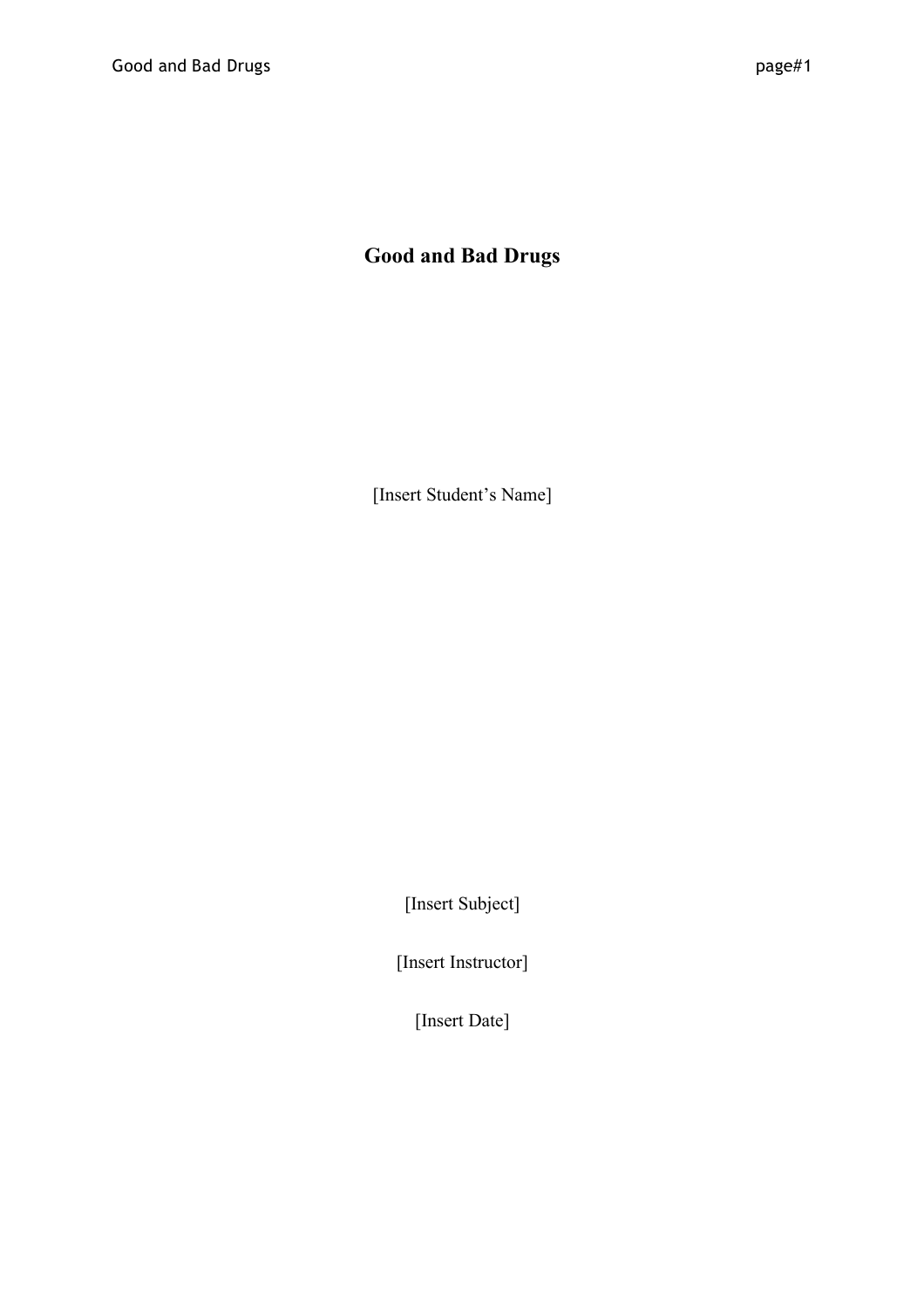antiretroviral drug aims to decrease or eliminate the chance of the HIV transmission to child. This drug is widely distributed in London and United States for those who are pregnant and HIV patient. The use of Nevirapine while pregnant was considered normally safe and is clinically proven in giving a halt in the transmission of HIV to the fetus. However minor reports of side effects and some cases of deaths were presented.

The potential side effects of Nevirapine are usually skin related. The most common among these problems are rashes, herpes, cholestasis and erythema nodosum. The cases of which rashes were reported were relatively small. In a certain study conducted by the British HIV Association, only 6.4 % of the correspondents reported side effects regarding rashes. Other side effects that were reported were hepatic failure, toxicity and even death. These reports however were some of the isolated cases.

Safety of Nevirapine to pregnant women was studied and numerous accounts say that it is not dangerous. One of this is the work published by the British HIV association this year, 2007. According to the study, only 29.4% of the subjects showed adverse effect of Nevirapine. This was relatively low compared to the remaining difference. This result as well as other study nearly suggests one thing. This is the fact that generally, women that are pregnant and have HIV can continue her drug cocktail.

With regards to what I cited above, it can be generalized that it is not dangerous to take Nevirapine while the woman is pregnant. The minimal side effect of the Nevirapine is nothing compared to the benefit that the drug will give to both the parent and child.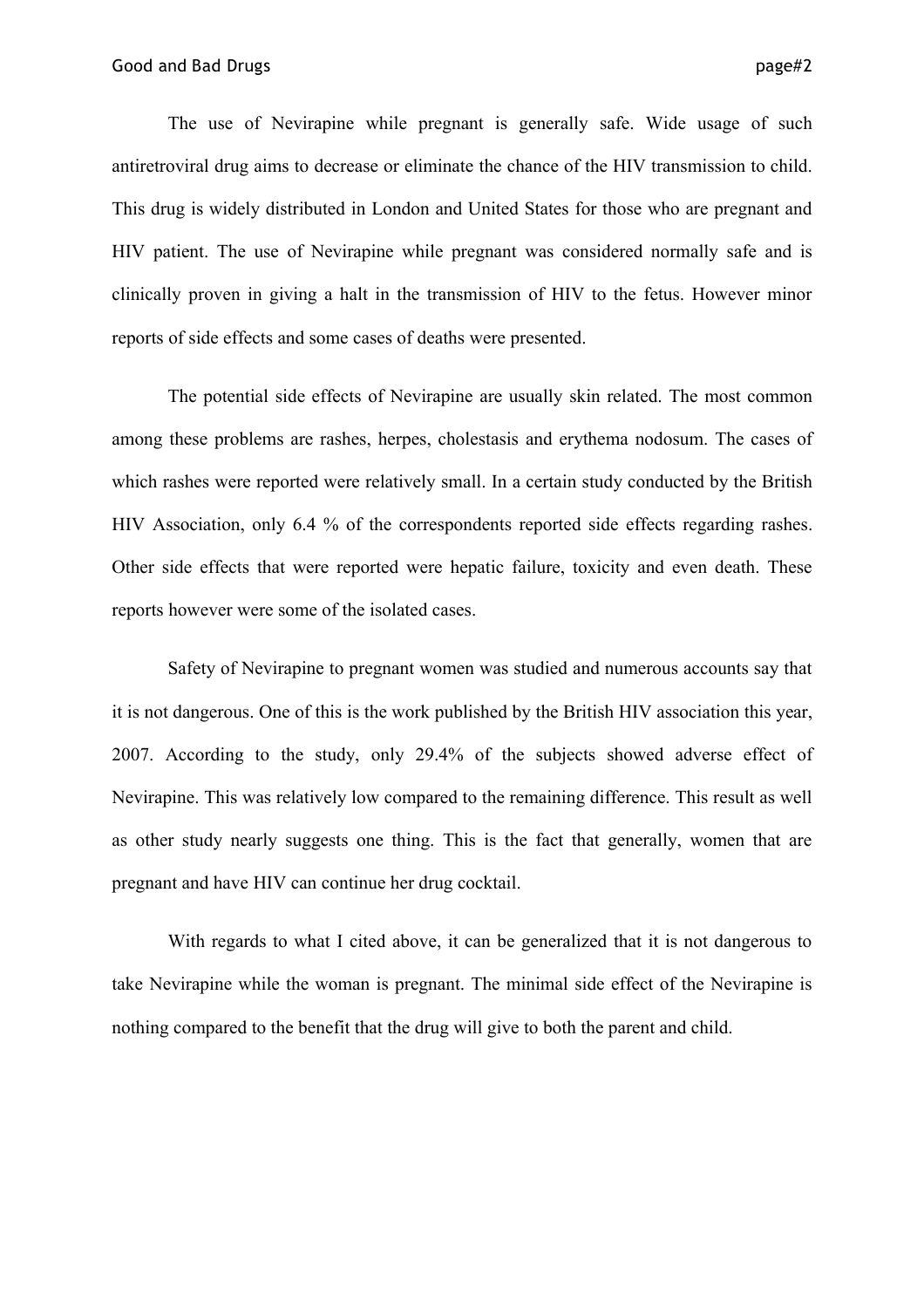Antiretroviral therapy in relation to diabetes has a large impact to the wellness of the subject. It is hazardous to take antiretroviral therapy while the subject has diabetes because it was well known that the insulin is well resisted with the antiretroviral therapy. In such case the diabetes treatment will be disrupted and total body balance and will cause a net negative effect.

Reports regarding the abnormalities in the glucose and lipid metabolism of patients that were exposed to several combination of antiretroviral were present. The danger at risk upon the resistance to glucose is the lipodystrophy syndrome. The result of the disruption of the glucose metabolism will lead to other dreadful diseases such as coronary heart disease and atherosclerosis.

Some individuals subjected to the antiretroviral therapy was observed to have a "buffalo hum" this is a dorsocervical fat deposit which was observed that persons having this fat deposit is closely related for having diabetes. One of the most hazardous after effect of insulin resistance is the cognitive impairment. This is also linked to some cases like the cognitive dementia.

Given these sets of consequences, it is a no to use antiretroviral therapy because the healing that can be made by the therapy cannot compensate for the possible loss of the totally of the body. Dreadful diseases seem to come from the insulin resistance catered by the antiretroviral therapy so it would not be a wise choice to involve an individual with diabetes and HIV into an antiretroviral therapy. The probable cure for the HIV will be doorway to an array of diseases which is unfavorable to the patient. On these grounds, I do not recommend antiretroviral therapy while the individual has diabetes.